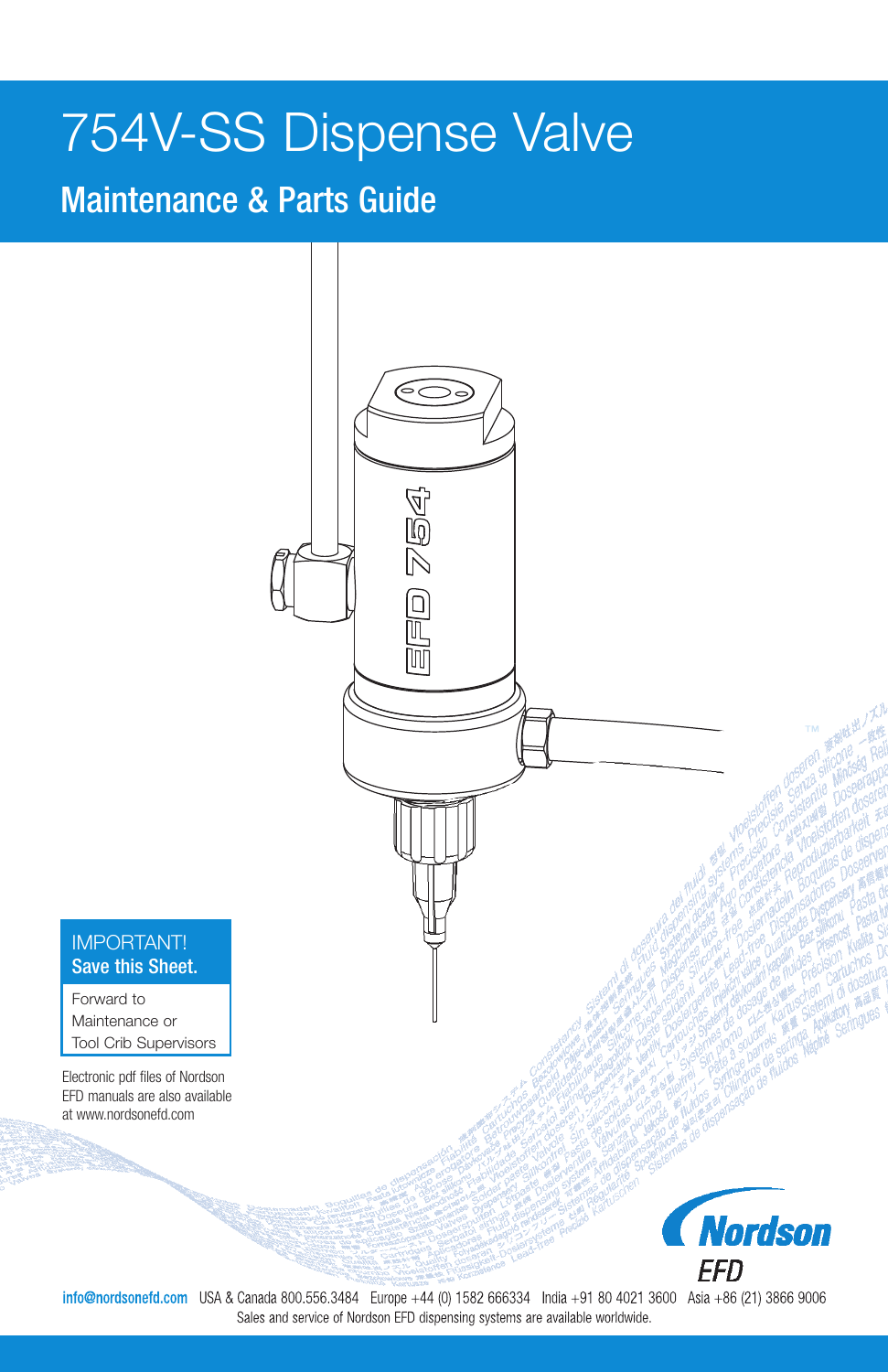### Valve Disassembly and Reassembly Procedures

### Fluid Body

- 1. Remove the two retainer screws.
- 2. To reinstall the fluid body, align fluid body holes with diaphragm and air cylinder body holes and reinsert retainer screws. Torque to 1.58 Nm (14 inch pounds).

### Diaphragm

- 3. Back out stroke control two turns counterclockwise from the closed position.
- 4. Remove fluid body.
- 5. Unscrew diaphragm (counterclockwise) and remove it from the piston rod.
- 6. Thread on the new diaphragm and tighten slowly until diaphragm bottoms against piston shaft.
- 7. Align the holes of the diaphragm with the appropriate holes in the air cylinder body by inserting a flat tip screwdriver through the hole in the stroke control and engage piston rod slot.
- 8. Rotate rod, piston and diaphragm assembly clockwise until holes are aligned.
- 9. Reinstall fluid body and torque retainer screws to value specified in step 2.
- 10. Turn stroke control clockwise until closed, and then reopen to desired stroke.

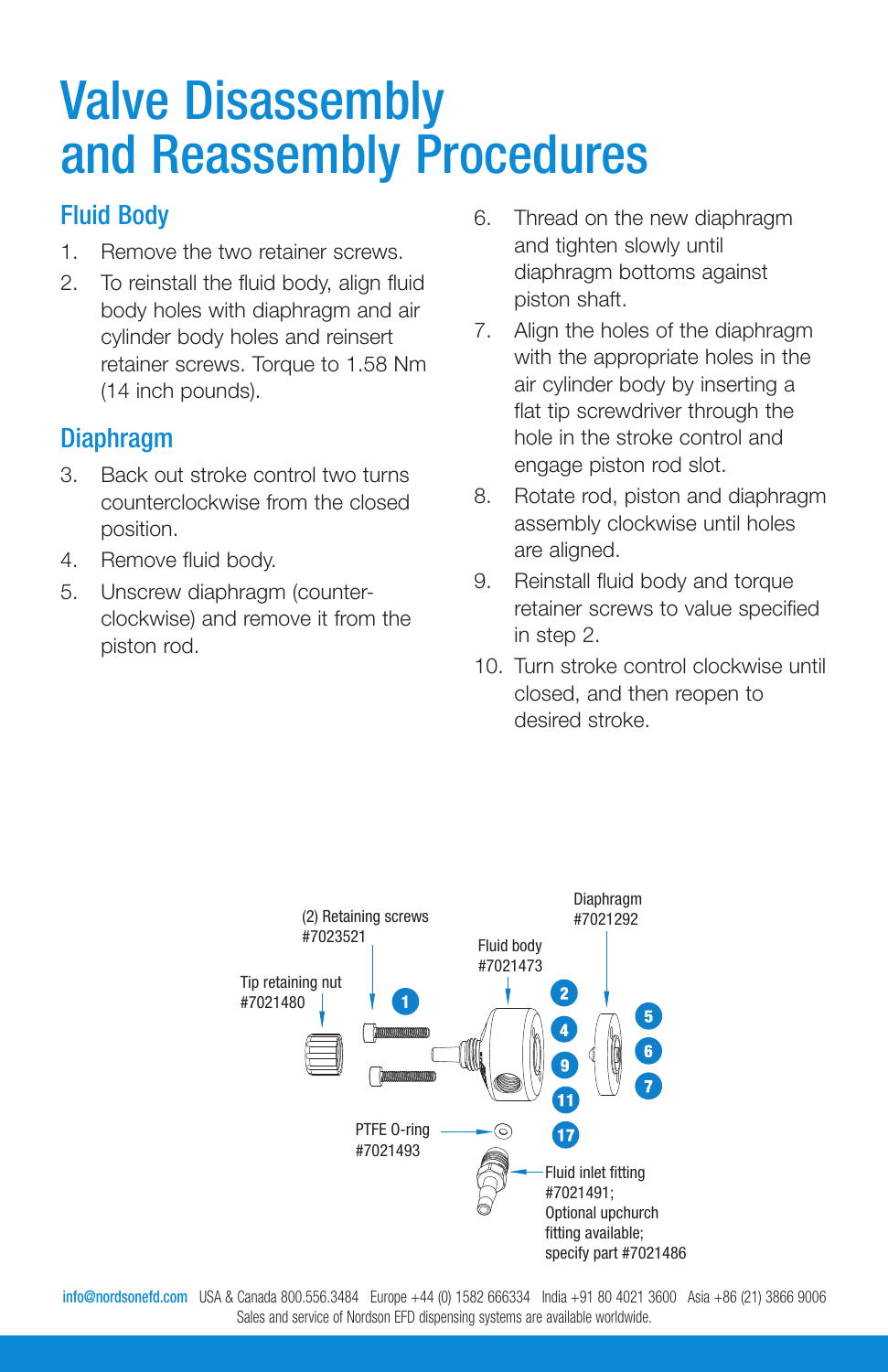### Piston O-ring

- 11. Remove fluid body and diaphragm.
- 12. Remove stroke control and spring by turning counterclockwise.
- 13. Remove the piston retainer ring and anti-torque washer.
- 14. Remove the piston.
- 15. Lubricate O-ring, piston shaft and air cylinder wall with Magnalube-G.
- 16. Reinstall components in reverse order of disassembly.

### Cylinder O-ring

- 17. Remove fluid body and diaphragm.
- 18. Remove stroke control knob and spring by turning counterclockwise.
- 19. Remove the piston retainer ring, anti-torque washer and piston.
- 20. Remove air cylinder retaining ring, washer and O-ring.
- 21. Lubricate O-ring with Magnalube-G.
- 22. Reinstall components in reverse order.

#### Tools required:

2.5 mm hex wrench 1/8" flat-tip screwdriver 6" adjustable wrench 6" needle-nose pliers snap-ring pliers



info@nordsonefd.com USA & Canada 800.556.3484 Europe +44 (0) 1582 666334 India +91 80 4021 3600 Asia +86 (21) 3866 9006 Sales and service of Nordson EFD dispensing systems are available worldwide.